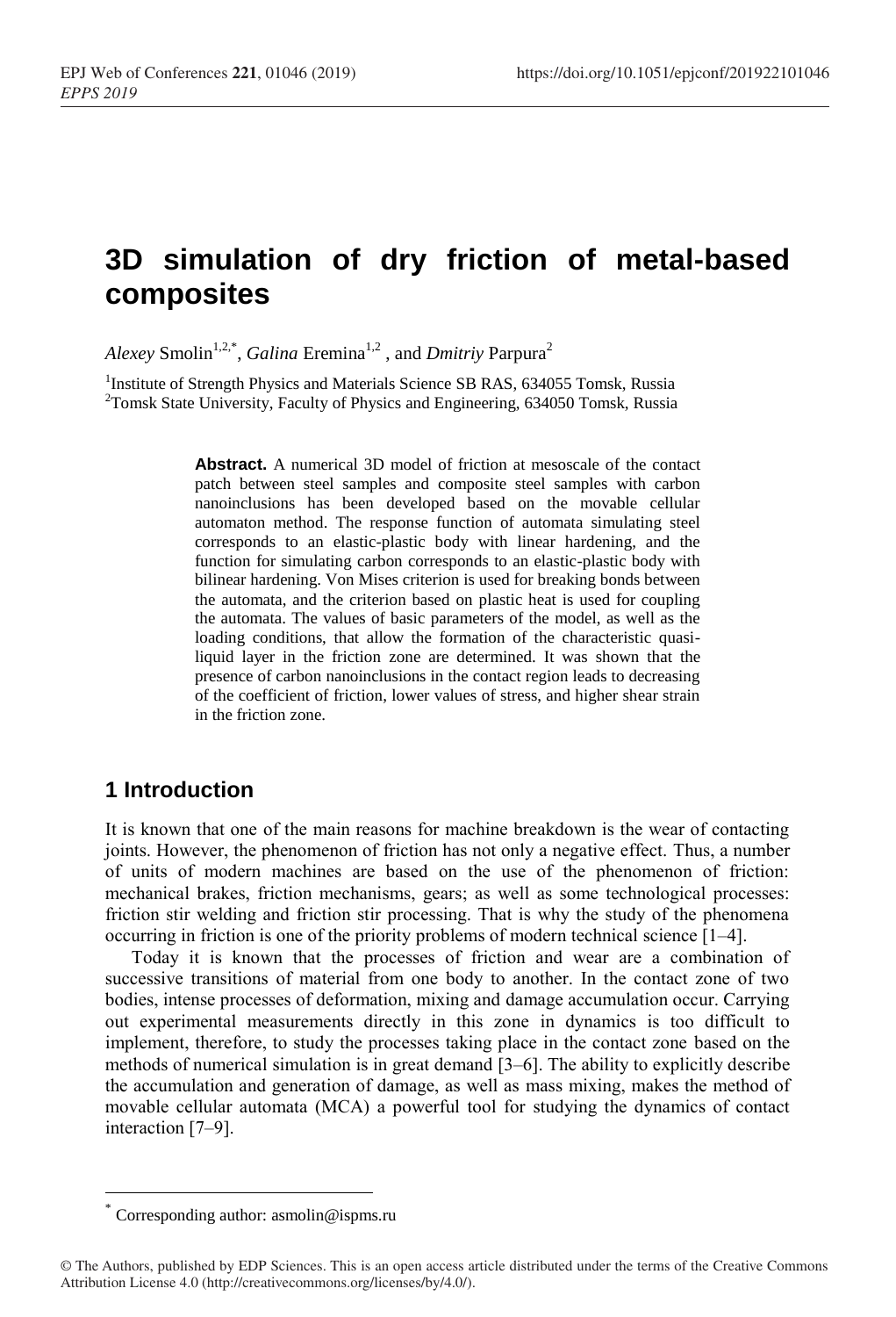Most of MCA applications for sliding friction are made in 2D statement  $[10-13]$ , the aim of the work is to develop a 3D numerical model of the sliding friction of steel samples at the scale of contact patch and study on its basis the influence of carbon nanoinclusions on the sliding friction.

### **2 Description of the model**

#### **2.1 Movable cellular automaton method**

Movable cellular automaton method is a numerical method in solid mechanics based on particle approach. It is assumed that the material considered consists of a certain number of particles (called movable cellular automata) of a finite size that can move, rotate and change their state due to interaction with neighbours thereby simulating real deformation and physical processes [7–9]. The motion of the particles is governed by Newton-Euler equations

$$
\begin{cases}\n m_i \ddot{\mathbf{R}}_i = \sum_{j=1}^{N_i} \mathbf{F}_{ij}^{\text{pair}} + \mathbf{F}_i^{\Omega}, \\
\hat{J}_i \dot{\mathbf{\omega}}_i = \sum_{j=1}^{N_i} \mathbf{M}_{ij},\n\end{cases}
$$
\n(1)

where  $\mathbf{R}_i$ ,  $\mathbf{\omega}_i$ ,  $m_i$ ,  $J_i$  $\hat{J}_i$  are the location, rotation velocity, mass and moment of inertia tensor of *i*-th automaton,  $\mathbf{F}_{ij}^{\text{pair}}$  is the interaction force of the pair of *i*-th and *j*-th automata,  $\mathbf{F}_{i}^{\Omega}$  is the volume-dependent force acting on *i*-th automaton and depending on the interaction of its neighbours with the remaining automata. The upper dot denotes a time derivative. In the second equation,  $\mathbf{M}_{ij} = q_{ij}(\mathbf{n}_{ij} \times \mathbf{F}_{ij}^{\text{pair}}) + \mathbf{K}_{ij}$ , here  $q_{ij}$  is the distance from the centre of *i*-th automaton to the point of its interaction with *j*-th automaton,  $\mathbf{n}_{ij} = (\mathbf{R}_j - \mathbf{R}_i) / r_{ij}$  is the unit vector directed from the centre of *i*-th automaton to the *j*-th one and  $r_{ij}$  is the distance between automata centres,  $\mathbf{K}_{ij}$  is the torque caused by relative rotation of automata in the pair.

It has to be noted, that automata of the pair may represent the parts of different bodies (contacted pair) or one body (bonded pair, its interaction really is not a contact one). The automaton size is characterized by one parameter  $d_i$ , but it does not mean that the shape of the automaton is a sphere in 3D or a circle in 2D. The real shape of the automaton is determined by its "contacts" with neighbours.

For isotropic material the volume-dependent part of the total force can be written as follows [13–15]:

$$
\mathbf{F}_i^{\Omega} = -A \sum_{j=1}^{N_i} P_j S_{ij} \mathbf{n}_{ij} .
$$
 (2)

where  $P_j$  is the pressure in the volume of the neighbouring automaton *j*,  $S_{ij}$  is the area of interaction surface of automata *i* and *j*, and *A* is defined by the ratio of elastic properties of the material. This allows us to rewrite the total force acting on automaton *i* as a sum of normal  $\mathbf{F}_{ij}^n$  and tangential  $\mathbf{F}_{ij}^{\tau}$  components: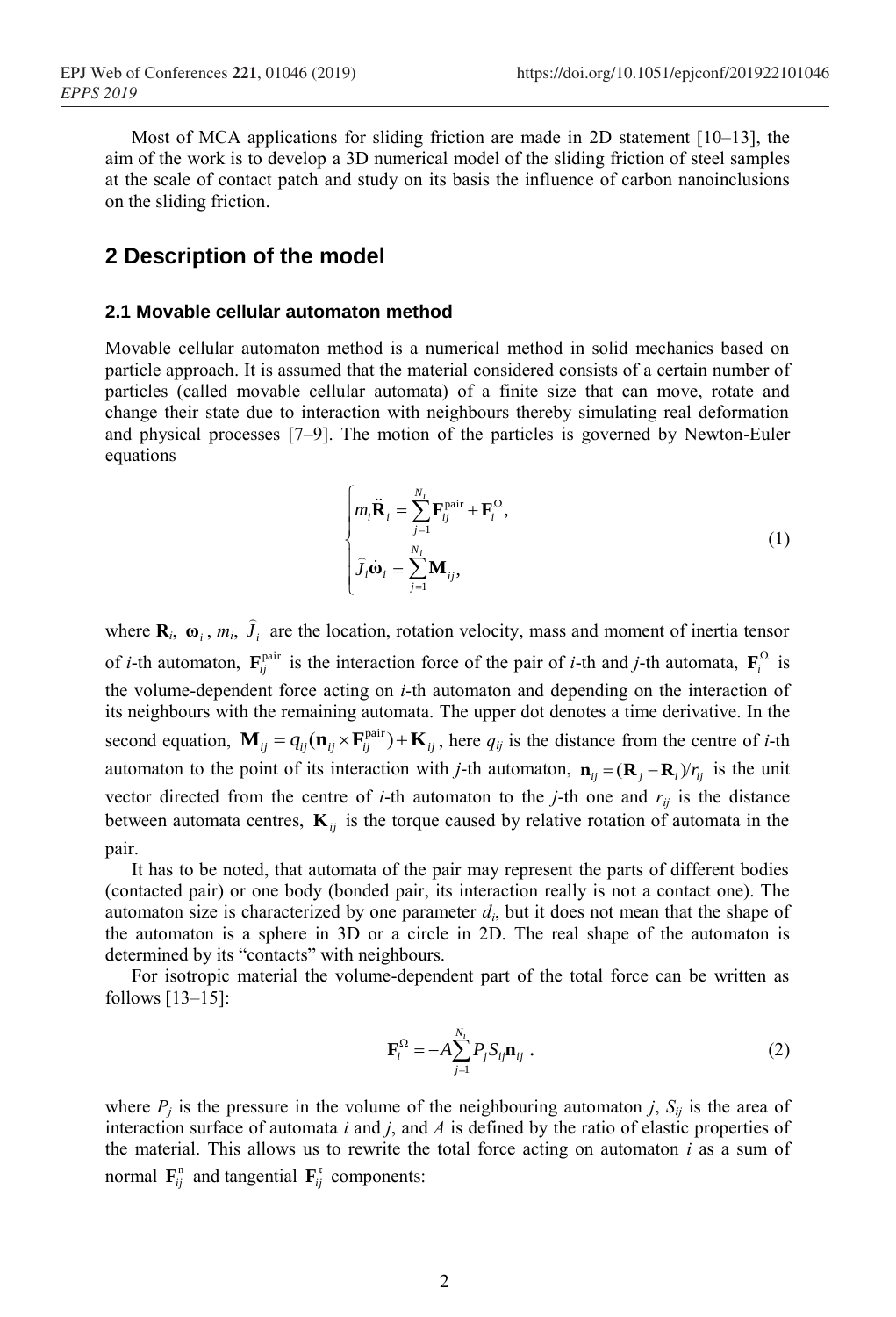$$
\mathbf{F}_{i} = \sum_{j=1}^{N_{i}} \left( \mathbf{F}_{ij}^{\text{pair}} - AP_{i}S_{ij}\mathbf{n}_{ij} \right) = \sum_{j=1}^{N_{i}} \left[ \left( F_{ij}^{\text{pair}}\left( h_{ij} \right) - AP_{j}S_{ij} \right) \mathbf{n}_{ij} + F_{ij}^{\text{pair}}\left( \mathbf{l}_{ij}^{\text{shear}} \right) \mathbf{t}_{ij} \right] = \sum_{j=1}^{N_{i}} \left( \mathbf{F}_{ij}^{n} + \mathbf{F}_{ij}^{\tau} \right),
$$
(3)

where  $F_{ij}^{\text{pair},\text{r}}$  and  $F_{ij}^{\text{pair},\text{r}}$  are the corresponding pair interaction forces depending respectively on the automata overlap  $h_{ij}$  and relative tangential displacement  $\mathbf{I}_{ij}^{\text{shear}}$ . To compute components of the average stress tensor in the bulk of automaton *i* we can use homogenization procedure described in [14, 15]:

$$
\overline{\sigma}_{\alpha\beta}^{i} = \frac{1}{V_i} \sum_{j=1}^{N_i} q_{ij} n_{ij,\alpha} F_{ij,\beta} , \qquad (4)
$$

where  $\alpha$  and  $\beta$  denote the global coordinate axes *X*, *Y*, *Z*, *V<sub>i</sub>* is the automaton volume,  $n_{ij,\alpha}$  is the  $\alpha$ -component of the unit vector  $\mathbf{n}_{ij}$ , and  $F_{ij,\beta}$  is  $\beta$ -component of the total force acting at the point of contact between automata *i* and *j*. Knowing stress tensor we can compute pressure and other invariants of this tensor including von Mises stress.

Deformation of automaton i under its normal interaction with automaton j is characterized by the normal strain

$$
\xi_{ij} = \frac{q_{ij} - d_i/2}{d_i/2} \,. \tag{5}
$$

Because each automaton of a pair may represent different material, the pair overlap is somehow distributed between both *i*-th and *j*-th automata:

$$
\Delta h_{ij} = \Delta q_{ij} + \Delta q_{ji} = \Delta \xi_{ij} d_i / 2 + \Delta \xi_{ji} d_j / 2. \tag{6}
$$

where  $\Delta$  denotes an increment per integration time step  $\Delta t$ . The strain distribution rule in the pair is defined by the expression for computing interaction forces. For central interaction it is similar to Hooke's law for diagonal components of stress tensor:

$$
\Delta \mathbf{F}_{ij}^n = \left[ 2G(\Delta \xi_{ij}) + \left( 1 - 2G'_{\mathcal{K}} \right) P_i \right] \mathbf{n}_{ij} \,. \tag{7}
$$

where *K* and *G* are the bulk and shear moduli of *i*-th automaton material, the pressure  $P_i$ may be computed using (4) at the previous time step or by a predictor-corrector scheme.

A pair of automata can be in one of two states: bound and unbound. Thus, in MCA, fracture and coupling of fragments (crack healing, microwelding, etc) are simulated by the corresponding switching of the pair state. Switching criteria depend on physical mechanisms of the material behaviour. Note, that knowing stress and strain tensor in the bulk of an automaton makes possible direct application of conventional fracture criteria written in tensor form. Unbonded (i.e. contacting) automata do not resist to tension, and their tangential force is limited by the dry friction model (for example, Amonton's law, Dieterich's model and so on). To model a new bond formation in the pair of unbonded automata we use special criteria based on two threshold values. First is the magnitude of the central compression strength, it should be equal to yield strength, i.e. pair should experience plastic deformation. The second is the magnitude of plastic work (heat) in the pair, which means that to form a new pair of bonded automata the forces applied to the pair have to perform the work equal to the energy of the new chemical bond.

A detailed description of the inter-automata forces and torques, as well as plastic flow and transitions from bonded state to unbonded one and vice versa, can be found elsewhere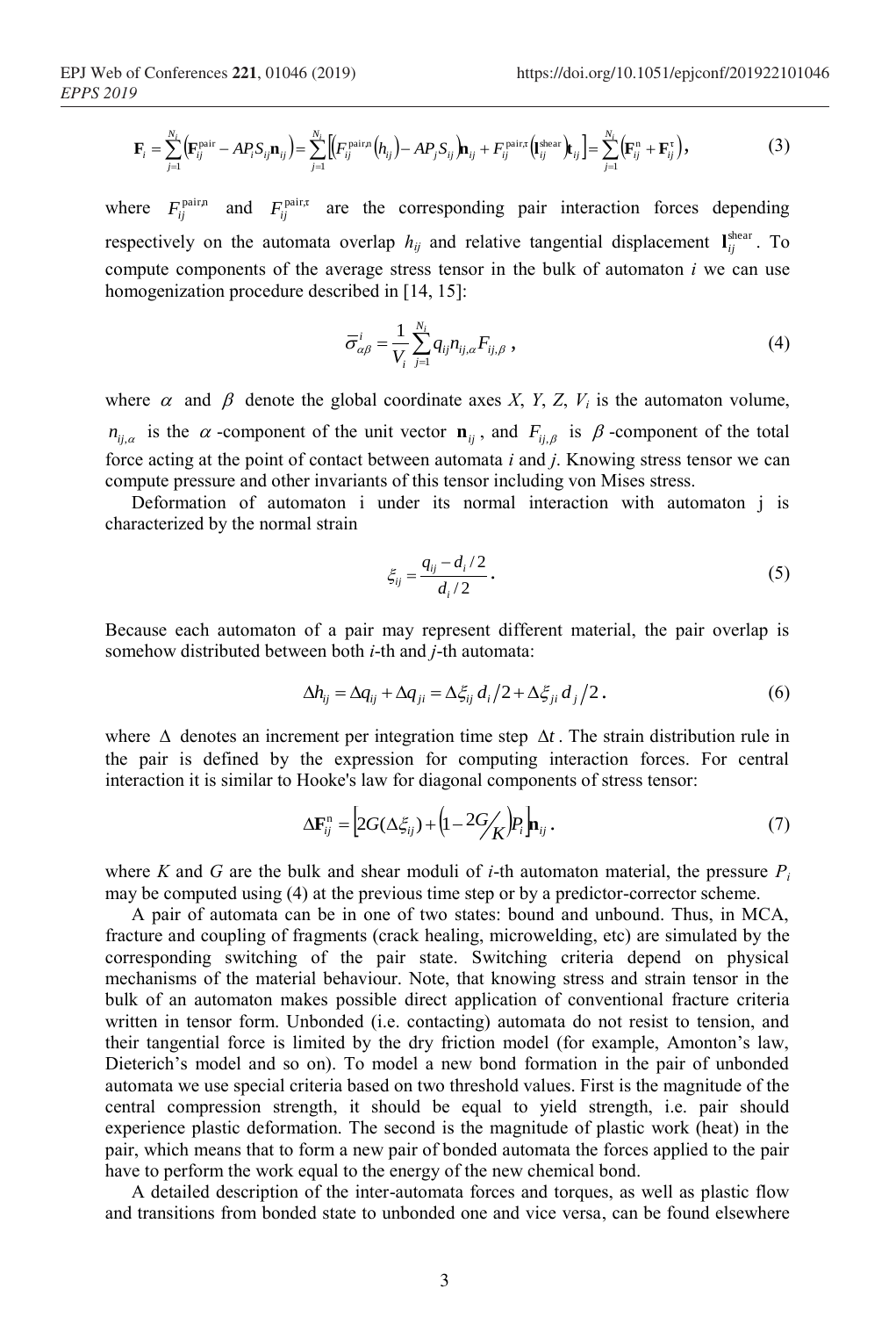[13, 15]. Here we just note, that to describe elastoplastic flow of the material, it was proposed to use the plastic flow theory (namely von Mises model) by adapting the algorithm of Wilkins in the MCA method  $\left[15, 16\right]$ . To integrate the motion equations, an explicit velocity Verlet algorithm is used. In this case, the value of the time step is limited above by the time of sound propagation throughout the bulk of automaton.

#### **2.2 A model for sliding friction**

In [10] it was shown that MCA method allowed studying numerically so-called quasi-fluid nano-layer between rubbing bodies. That and other MCA simulation of friction in contact patch were conducted in 2D statement [11–13]. 3D simulations of contact problems have been mainly devoted to indentation and scratching [14, 16, 17], as well as friction stir welding [14]. Herein, we developed 3D MCA model that allows simulating friction between steel bodies and steel-based composite containing carbon nano-inclusions at the scale of contact patch.

First, we describe the model for pure steel bodies. We consider steel as an elastic-plastic material with bilinear hardening. Plastic behaviour was described using plastic flow theory with Von Mises criterion. The main material properties are listed in Table 1, the response function of the corresponding automata, which actually describes stress-strain behaviour of the material in uniaxial tension, is depicted in Fig. 1,a.

**Table 1.** Physical-mechanical properties of steel.

| Density, $kg/m3$ | Young's modulus, GPa   Poisson's ratio   Yield point, MPa |     |
|------------------|-----------------------------------------------------------|-----|
| 7800             | 206                                                       | 800 |

Geometrically the model consists of two interacting bodies (Fig. 1,b). Both of them are divided into two parts (shown in different colours in Fig. 1,b), one part contains the rough surface contacting with the other body, and another larger part is the base of the body. The model including its geometry as well as the rough interface is created using special preprocessor of the in-house software MCA3D\_Friction. Dimensions of the bases are  $1.4\times1.4\times1.9$  µm, and dimensions of the contacting parts are  $1.4\times1.4\times24$  µm; automaton size is equal to 7.5 nm.



**Fig. 1.** Stress-strain curve for steel (a) and a model specimen as packing of automata (b).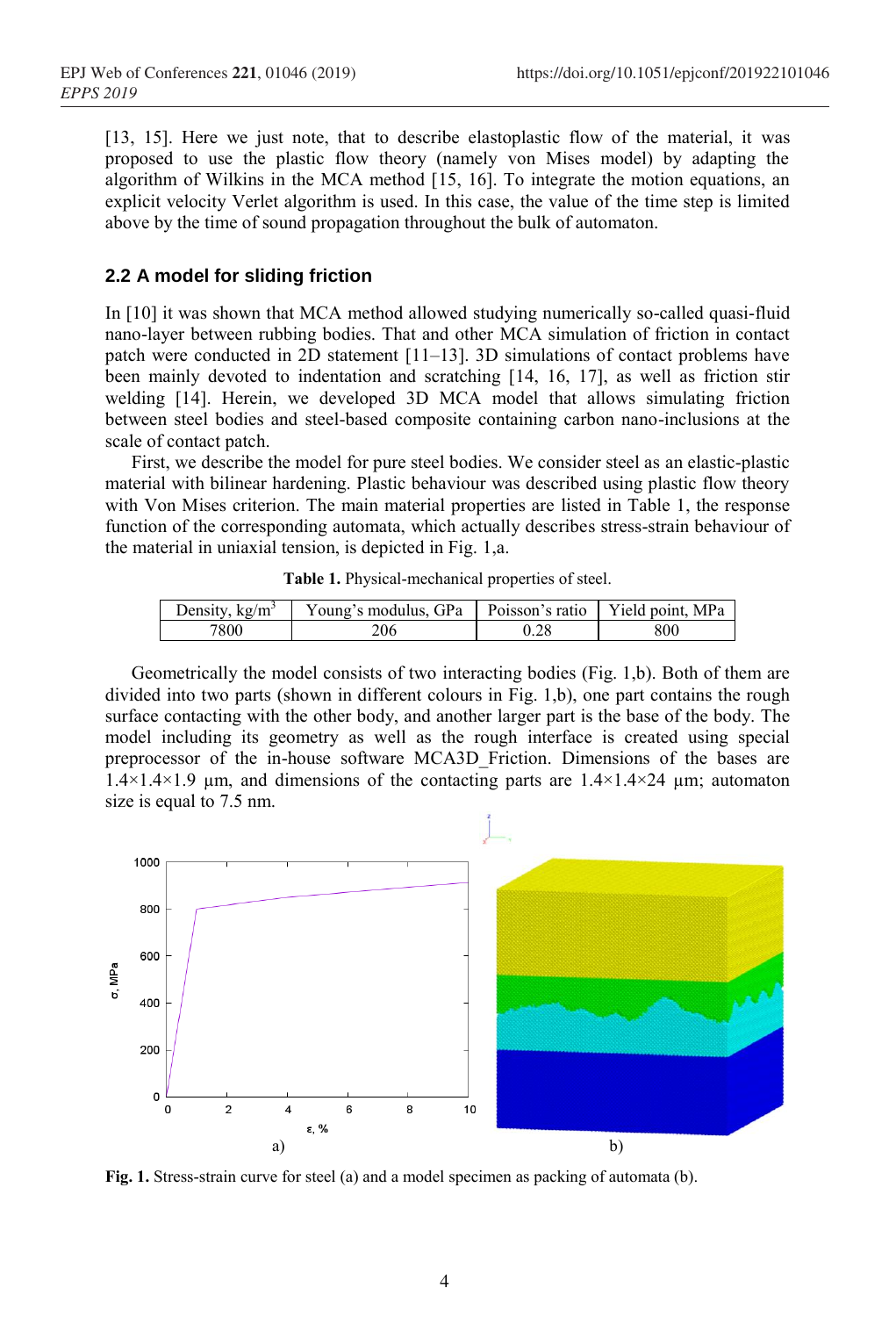To simulate sliding friction, the following loading conditions are used. In the initial state, the interacted bodies have full contact along the rough surface. So, at the first stage the bodies are moved along the vertical axis *Z* in the opposite direction to separate them, and then shifted along axis *Y* at half of the bodies' width. For approaching the bodies to each other the velocity  $V_z$  along Z-axis was applied to the automatons of the top and bottom layers of the specimen. After touching the upper and lower bodies, the forces directed along the *Z*-axis (compressing pressure), as well as the horizontal velocity  $V<sub>Y</sub>$  along *Y*-axis, were applied to the automatons of the top and bottom layers of the specimen. The specified loading conditions at the top and bottom layers of the model are symmetrical, i.e. they have the same magnitude, but the actions are applied in opposite directions. To avoid too hard loading in the friction zone, a gradual increase in the applied loads is implemented. To imitate the large size of real material along the vertical direction, it is necessary to damp the elastic waves generating in the friction zone and propagating along this direction. To this end, a special viscous damping force along *Z*-axis is applied for the automata of both loading layers. The magnitude of the damping coefficient was estimated in order to dissipate longitudinal elastic wave after propagating the distance of the double height of the specimen. To imitate the environment of the selected simulation box along the axes *X* and *Y*, periodic boundary conditions are set on the lateral faces of the specimen along these axes correspondingly.

To get a quasi-fluid layer in the contact zone it is necessary to allow the unbonded automata to switch to bonded state [10, 15]. The criterion for such a transition is chosen based on the magnitude of plastic heat generated in the pair of unbonded automata as a result of plastic deformation while interacting with all their neighbours. The critical value of this plastic heat is equal to half of the energy required for breaking the bond in a pair of bonded automata.

The second model is aimed to simulate friction between steel-based composite. For this purpose, we generate carbon inclusions in the interacting parts of the bodies. Their shape was a cylinder with a radius of 10 and a length of 70 nm; the volume fraction of the inclusions relative to the volume of the corresponding part is about 2 %. The physicalmechanical properties of the model carbon correspond to carbon nanofibres and are listed in Table 2; the response function of such automata is depicted in Fig. 2,a. The inclusions are placed in both upper and lower contacting parts of the model bodies; a schematic of their positions in the upper part is represented in Fig. 2,b (in this figure, spheres show additional voids required for the better stirring of the material at the initial stage of interaction).



**Fig. 2.** Stress-strain curve for model carbon (a), and a schematic of cylindrical carbon inclusions (b).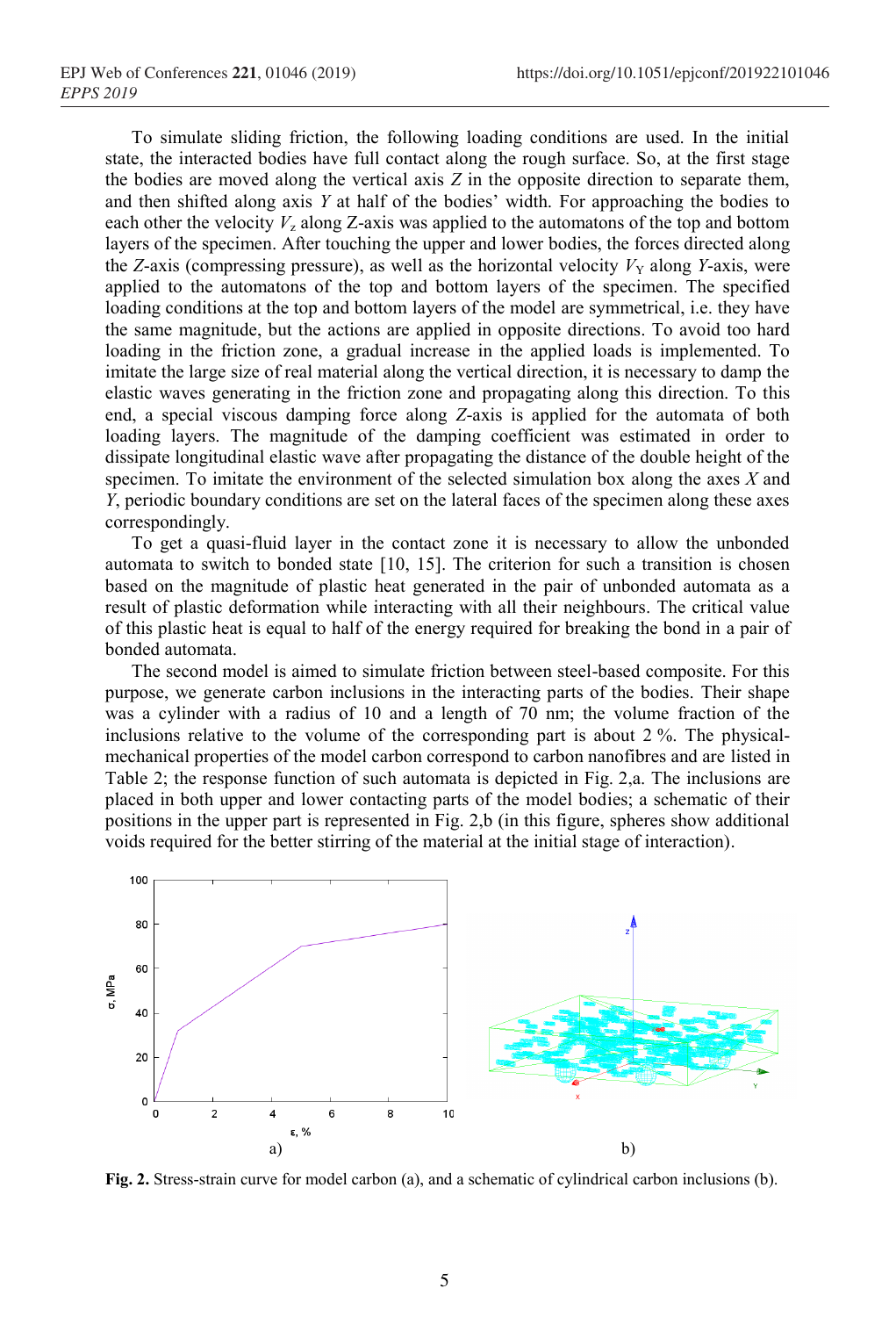| Density, $k\Omega/m^3$ | Young's modulus, GPa   Poisson's ratio   Yield point, MPa |  |
|------------------------|-----------------------------------------------------------|--|
|                        |                                                           |  |

#### **Table 2.** Physical-mechanical properties of carbon.

# **3 Simulation results and discussion**

Let first consider the simulation results for the friction of pure steel bodies. Figure 3 depicts the distributions of equivalent stress and strain in the cross-section (actually, in the seven layers closed to the coordinate plane *ZY*) of the simulated specimen at the end of the simulation in quasi-steady regime. As one can see, high stresses are localized in the contact region. In Fig.3,a the automaton pairs, which are unbonded, are connected by lines; these automata form a quasi-fluid layer and are located in the region of high stresses. High strains form a narrower layer compared to stresses (Fig. 3,b), and contain more unbonded pairs.



**Fig. 3.** Fields of equivalent stress (a, points are centres of automata) and strain (b, automata shown as spheres) in the cross-section of the steel specimen at the final stage of the simulation.

The presented results prove that all parameters of the model are correct and allow simulating dry friction of steel bodies at the scale of the contact patch with reproducing quasi-fluid layer formation similar to 2D simulations [10].

Figure 4 shows the fields of equivalent stress and strain in the cross-section of the rubbing composite bodies when their contacting parts contain carbon nanoinclusions. One can see that the presence of soft inclusions leads to a wider area of higher stress as well as to strain localization not only in the friction zone but also in neighbouring inclusions.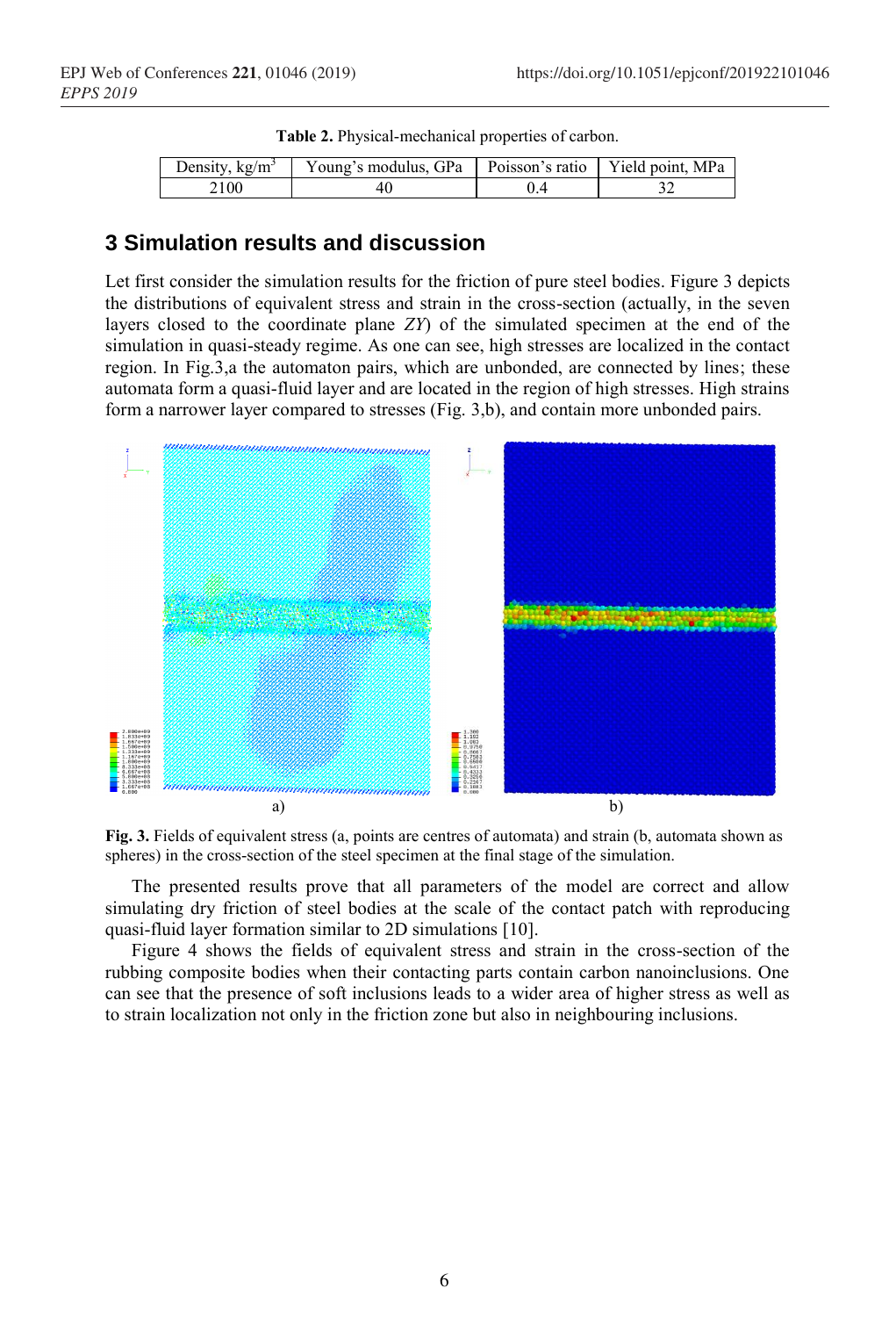

**Fig. 4.** Fields of equivalent stress (a, points are centres of automata) and strain (b, automata shown as spheres) in the cross-section of the composite specimen at the final stage of the simulation.

Finally, let consider the dependencies of the coefficient of friction on time in both steel and composite specimens (Fig. 5). Fig. 5,a shows time dependence of the dynamic value of the friction coefficient for steel bodies for a total time of the process of 600 ns (yellow line) as well as the smoothed curve for this dependence (green line). According to this plot, one can conclude that the system reaches the quasi-steady regime at about 350 ns.



**Fig. 5.** Coefficient of friction in the model versus calculation time for the steel (a, and b, bold line) and composite bodies (b, line with crosses).

Plots in Fig. 5,b depicts smoothed dependencies of the friction coefficients versus time for both steel and composite bodies and allows us to compare resistance to the relative sliding for these materials. One can see that the presence of 2 % of carbon inclusions in the contact region of steel bodies results in 5 % lower resistance to sliding friction at reaching a steady-state regime.